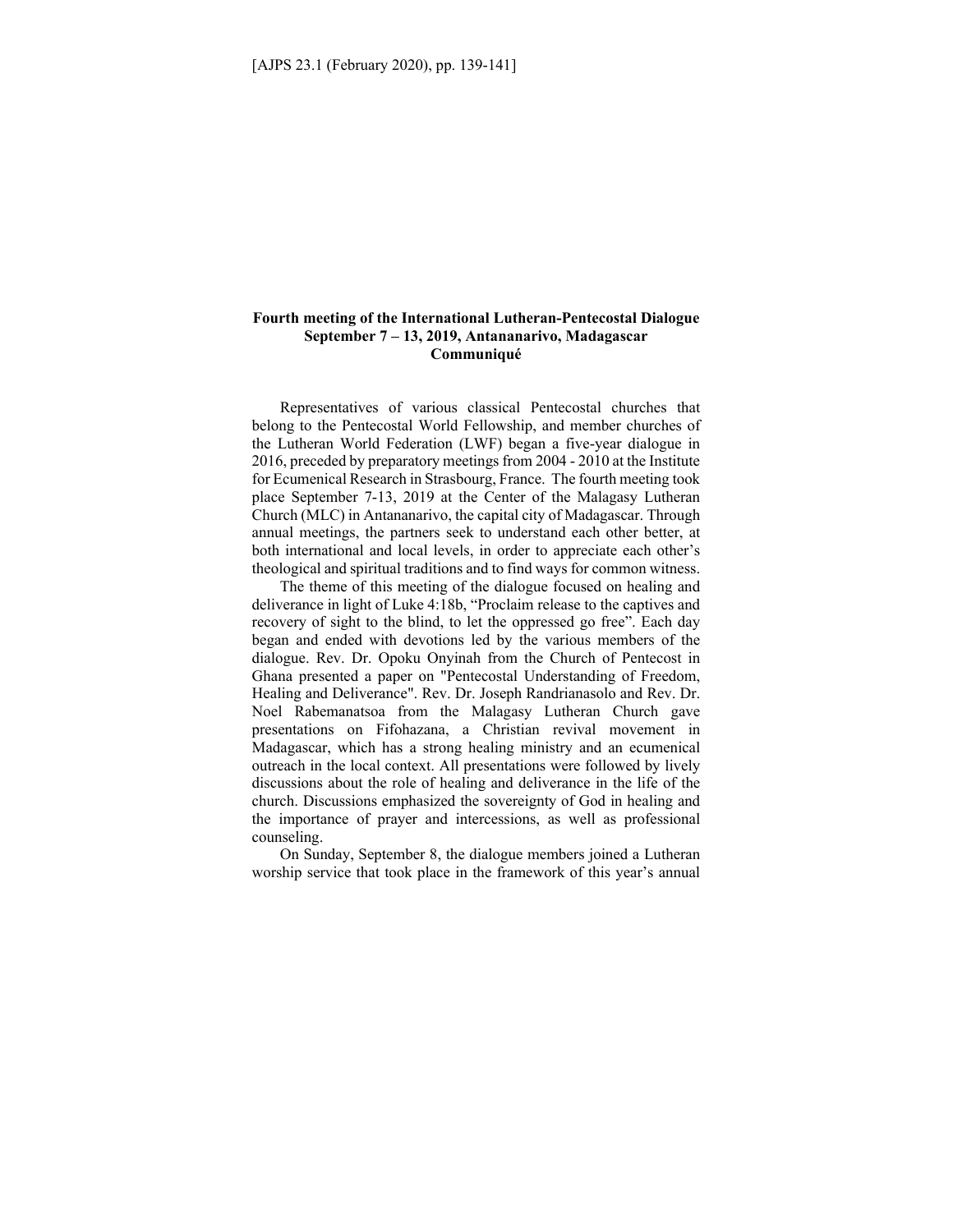meeting of the Antananarivo Synod. The lively service brought together thousands of participants; the delegation members were greeted by the President of the Malagasy Lutheran Church, Rev. Dr. David Rakotonirina. The two Co-Chairs of the Lutheran-Pentecostal dialogue, Rev. Dr. Walter Altmann from the Evangelical Church of the Lutheran Confession in Brazil, and Dr. Jean- Daniel Plüss from the Pentecostal Assemblies of Switzerland, both brought greetings to the gathering. The Lutheran Co-Chair, Rev. Dr. Walter Altmann publicly presented a letter of appreciation from the LWF to the MLC President, thanking the church for its support in organizing this year's dialogue meeting. The participants were generously invited for lunch afterwards, which also offered an opportunity to meet several pastors and church members from the Antananarivo Synod.

On Tuesday, September 10, the Malagasy Lutheran Church offered participants a festive hospitality dinner, which included a cultural program and a presentation of the structure and activities of the MLC. On Wednesday, September 11, the dialogue members had an opportunity to visit one of the revival camps of the Malagasy Lutheran Church in Antananarivo, Toby Betesda Ambohibao, where the well-known female leader of the movement, Germaine Volahavana, better known as Nenilava (1918-1998), had spent several years of her life. The revival camp cares for mentally and physically ill people and those suffering from addiction. The group attended a worship service at the camp, which included both healing and deliverance. The President of the MLC, Rev. Dr. David Rakotonirina, besides having participated actively at the dialogue meeting, and on various public occasions, stressed the importance of the Lutheran-Pentecostal dialogue for the churches in Madagascar.

Members of the Pentecostal team who participated in the meeting are: Dr. Jean-Daniel Plüss, Co-Chair (Pentecostal Assemblies of Switzerland), Rev. Dr. Cecil M. Robeck, Jr. (Assemblies of God, USA), Rev. Tham Wan Yee and Rev. Moon Tee Yee (Assemblies of God, Malaysia/Philippines), and Rev. Dr. Opoku Onyinah (Church of Pentecost in Ghana) as a guest presenter. Members of the Lutheran team who participated in the meeting are: Rev. Dr. Walter Altmann, Co-Chair (Evangelical Church of the Lutheran Confession in Brazil), Rev. Dr. Tamás Gáncs (Evangelical Lutheran Church in Hungary), Rev. Dr. Cheryl Peterson (Evangelical Lutheran Church in America), Rev. Dr. Johannes Zeiler (Church of Sweden), Rev. Dr. Sarah Hinlicky Wilson (Consultant on behalf of the Institute for Ecumenical Research, Strasbourg, France/Japan) and Rev. Anne Burghardt (Communion Office staff support on behalf of the LWF/Estonia). Rev. Dr. Joseph